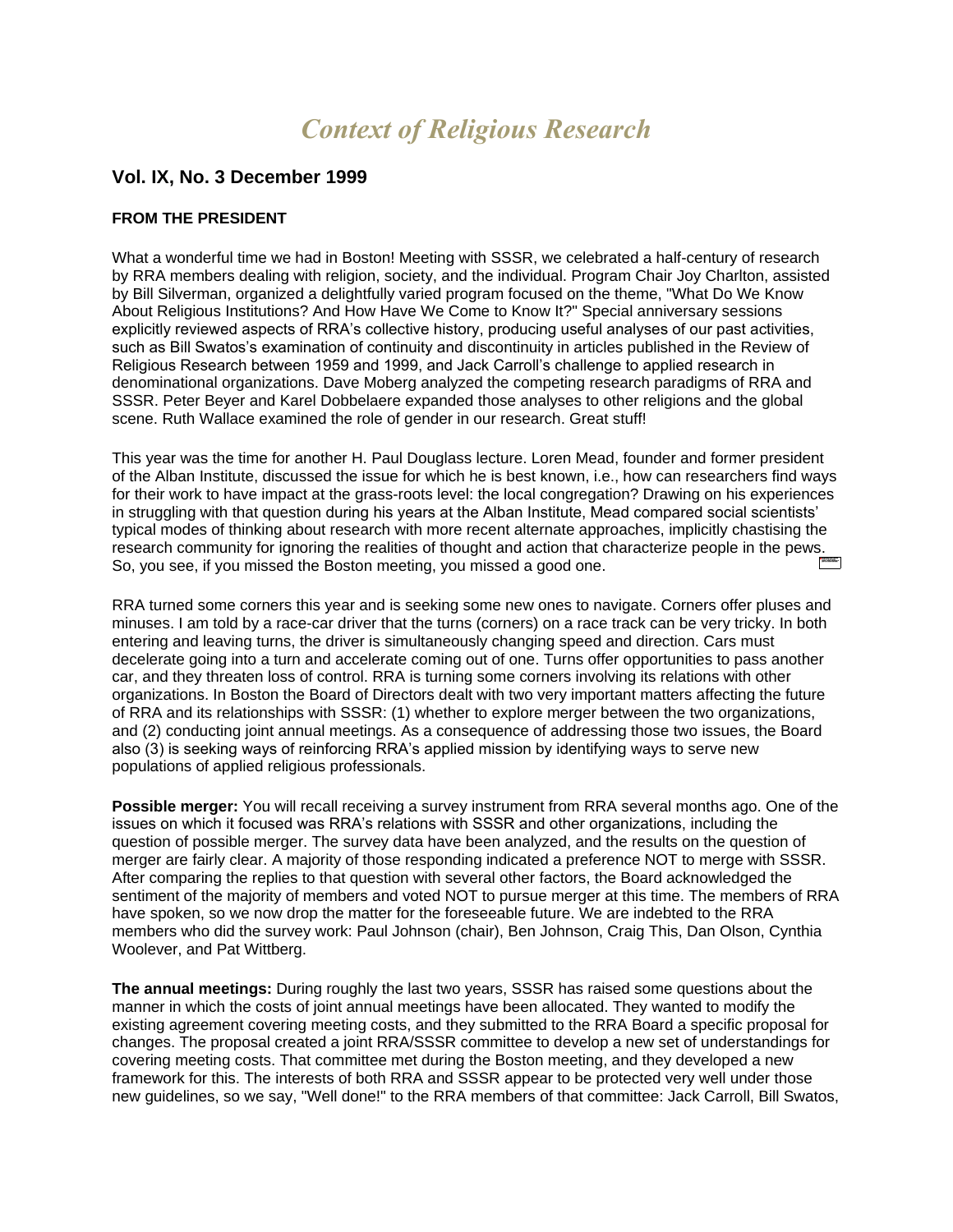and Dave Roozen. The full report of the committee, which also covers details other than finances, will be discussed by the Board at next year's annual meeting in Houston.

**RRA's applied mission:** The committee responsible for the recent member survey also recommended to the Board that we seek to broaden our base of possible members interested in applied concerns of the churches. The Board accepted that recommendation. To implement the Board's decision, I have asked the survey committee to constitute itself as a committee to identify and contact new populations of professionals concerned with research on the churches. They are to present recommendations to the Board at the annual meeting in Houston. Dan Olson has elected to leave the committee, and he will be replaced by Carl Dudley and Jim Wellman. (I always knew it would take at least two people to replace Dan.) The committee needs your help. If you can offer suggestions, please contact any member of the committee with that information.

Assisted by members of RRA, the Board of Directors has navigated these two recent turns well. With your continued support, the officers and Board will continue to address the challenges of the future, seeking all the while to meet your needs effectively.

Now it's on to Houston. The Y2K meeting of RRA and SSSR will be held at the Doubletree Hotel in Houston, Texas, on October 19-22. Note that for the first time in our joint history, sessions begin on Thursday and continue, as usual, through mid-day Sunday. Our theme for that meeting is "Gender, Religious Organization, and Practice." Paula Nesbitt is the Program Chair. Please contact her and tell her how you would like to participate. In the meantime, I hope you have a prosperous and healthy year.

# **Edward Lehman**

SUNY, Brockport

#### **FUNDING**

**Constant H. Jacquet Award** -- for more information see the **[Award page](constant.htm)**.

The 1998/99 awardees were Harriet Hartman, Ronald Lawson, Margarita Suarez, and Jim Wellman.

**Other sources of funding are listed on the ["Other](funding.htm) [Associations" page](funding.htm)**

#### **MEETINGS**

**A complete listing of the meetings of other professional associations can be found on the ["Other Associations" page](colleagues.htm)**

### **ELECTIONS AND NOMINATIONS**

Results of the 1999 RRA general elections are: President-elect, D. Paul Johnson; Secretary, Dan Olson; Directors-at-Large, Jack Carroll and Nancy Eiesland; Nominating Committee, Joy Charlton and Mark Chaves. The Board expresses its appreciation to all those who allowed their names to stand.

The 2000 Nominating Committee seeks member input. This year a new nominating committee chair, two board members, and two nominating committee members will be elected. If you wish to offer a name (including your own), contact Paula at Department of Sociology, University of Denver, 2040 S. Race Street, GCB 433, Denver, CO 80208; **[pnesbitt@du.edu](mailto:pnesbitt@du.edu)**. The Committee will be happiest to hear from you as close after the start of 2000 as possible.